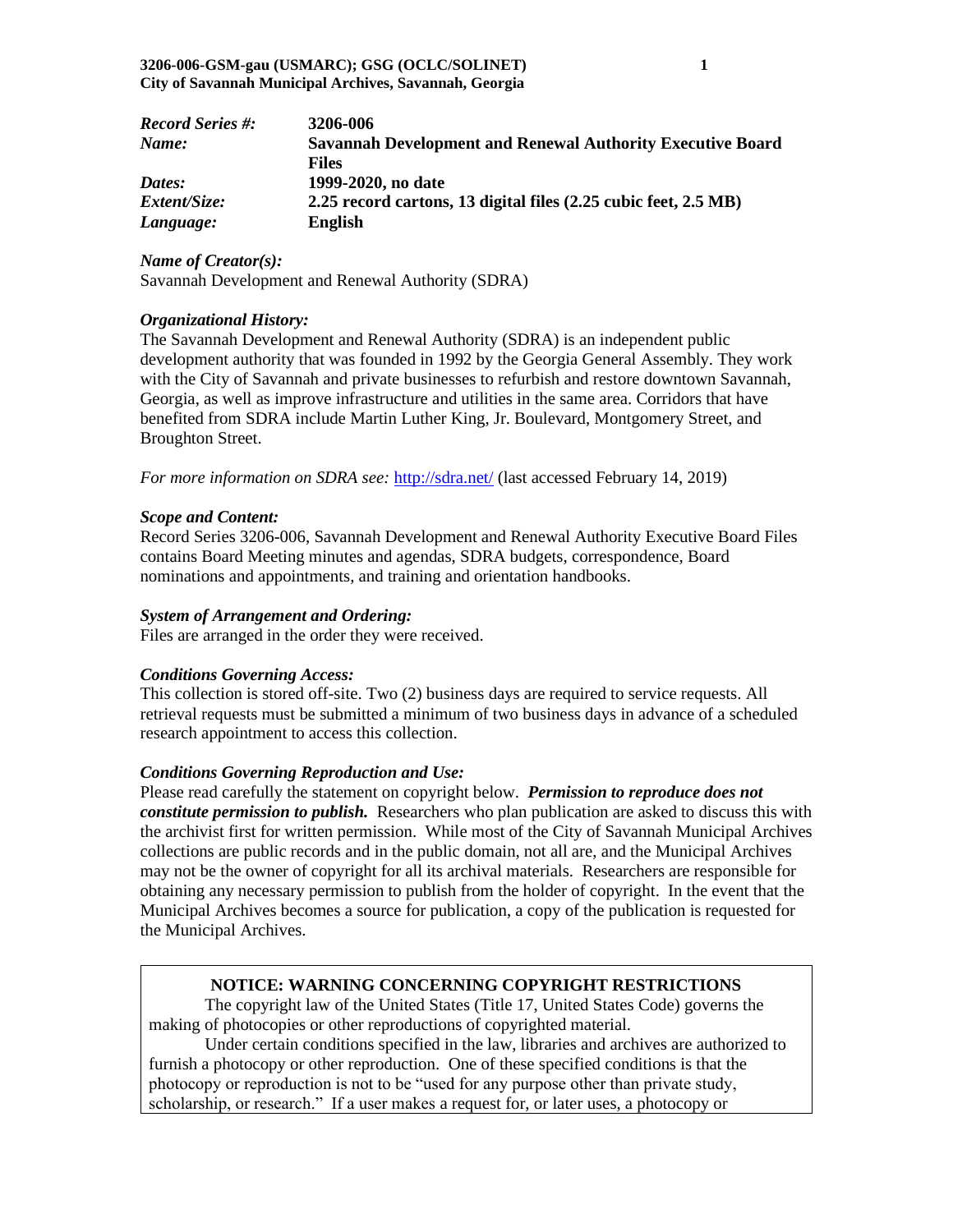#### **3206-006-GSM-gau (USMARC); GSG (OCLC/SOLINET) 2 City of Savannah Municipal Archives, Savannah, Georgia**

reproduction for purposes in excess of "fair use," that user may be liable for copyright infringement.

This institution reserves the right to refuse to accept a copying order if, in its judgment, fulfillment of the order would involve a violation of copyright law.

# *Preferred Citation:*

Record Series 3206-006, Savannah Development Renewal Authority Executive Board Files. City of Savannah Municipal Archives, Savannah, Georgia.

## *Processed by:*

K. Zacovic, July 2019; addenda February 2022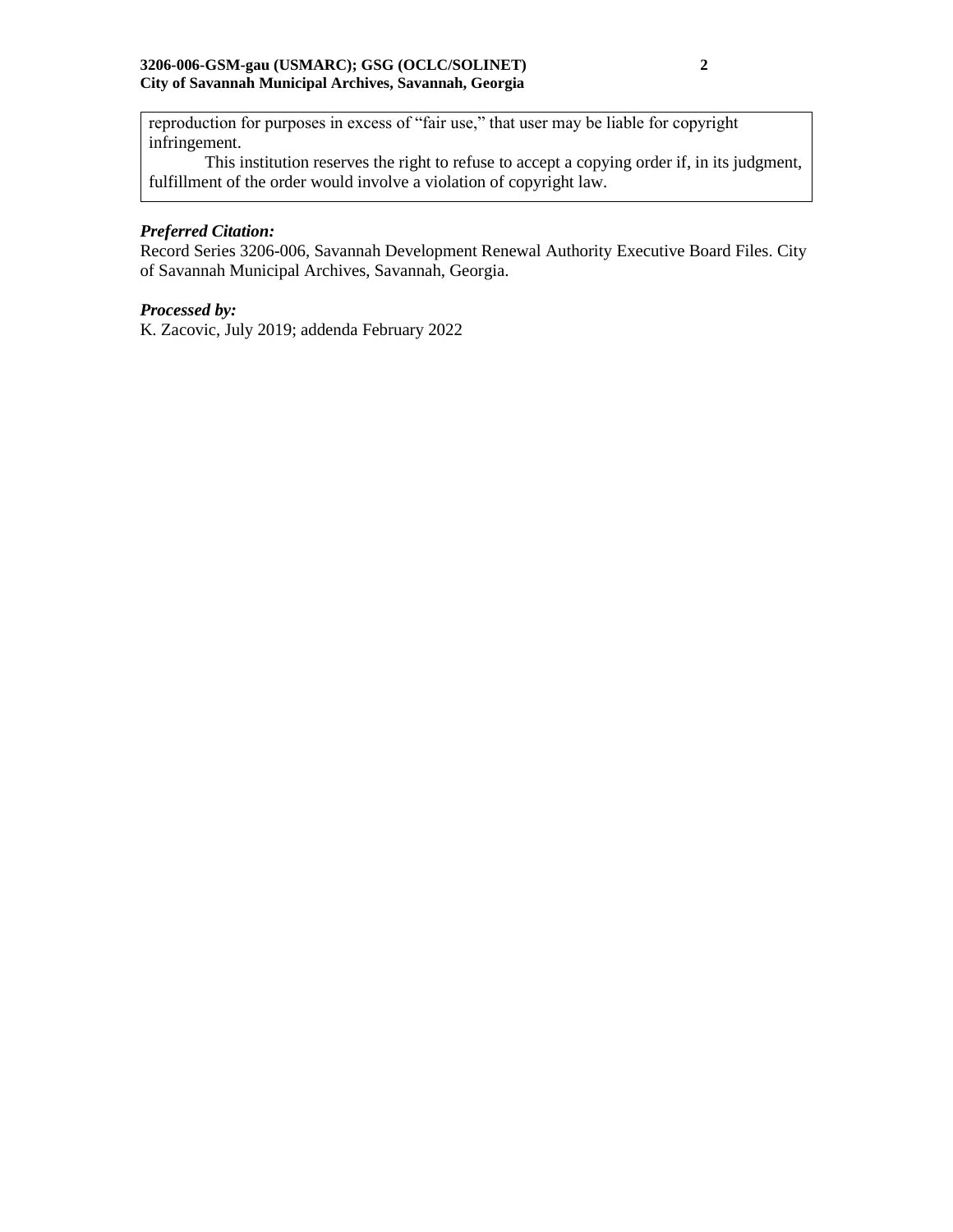# *Inventory:*

| $Box\#$    | Folder#        | <b>Description</b>                                        |
|------------|----------------|-----------------------------------------------------------|
| 3206-006-1 | 1              | Budget, 2008                                              |
|            | $\overline{2}$ | SDRA - Budget, 2009-2010                                  |
|            | 3              | SDRA - Budget, 2010-2011                                  |
|            | $\overline{4}$ | SDRA - Budget, 2011                                       |
|            | 5              | SDRA - Budget - Growth Team, 2009-2010                    |
|            | 6              | SDRA - Correspondence - General, 2007                     |
|            | $\overline{7}$ | SDRA - Correspondence - Board, 2007                       |
|            | 8              | SDRA - Correspondence - Board, 2008                       |
|            | 9              | SDRA - Correspondence - Committee, 2008                   |
|            | 10             | SDRA - Correspondence - City, County, 2009-2010           |
|            | 11             | SDRA - Correspondence - Officers, 2009                    |
|            | 12             | SDRA - Marketing and Outreach Committee, 2007             |
|            | 13             | SDRA - Marketing and Outreach - Newspaper Advertisements, |
|            |                | 2006                                                      |
|            | 14             | SDRA - Members, 2013                                      |
|            | 15             | SDRA - Mission Statement, 2002                            |
|            | 16             | SDRA - Nominations, 2009-2010                             |
|            | 17             | SDRA - Nominations, 2010-2011                             |
|            | 18             | SDRA - Nominees, 2009                                     |
|            | 19             | SDRA - Oath of Office for Board Members, no date          |
|            | 20             | SDRA - Regulations - Board Appointment, 2004              |
|            | 21             | SDRA - Restructuring - Board/Committees, 2003             |
|            | 22             | SDRA - Retreat - Board of Directors, 2003                 |
|            | 23             | SDRA - Retreat - Board of Directors, 2004                 |
|            | 24             | SDRA - Retreat - Board of Directors, 2006                 |
|            | 25             | SDRA - Retreat - Board of Directors, 2010                 |
|            | 26             | SDRA - Retreat - Board of Directors, 2013                 |
|            | 27             | SDRA - Organizational Issues Committee, 2005              |
|            | 28             | SDRA - Office Procedures Manual, no date                  |
|            | 29             | SDRA - 3rd Quarter Report, 2014                           |
|            | 30             | SDRA - Technical Assistance Board Appointments, 2009-2010 |
|            | 31             | SDRA - Technical Assistance Board Orientation, 2009       |
|            |                |                                                           |
| 3206-006-2 |                |                                                           |
|            | 1              | Application for Appointment, 2008                         |
|            | $\overline{2}$ | Application for Appointment, 2013                         |
|            | 3              | Application for Appointment, 2016                         |
|            | $\overline{4}$ | Application Forms, no date                                |
|            | 5              | Appointments, 2010                                        |
|            | 6              | Correspondence with Executive Committee, 2010             |
|            | $\overline{7}$ | Correspondence with Tony Cooper, 2010                     |
|            | 8              | Correspondence - Committee, 2010                          |
|            | 9              | Executive Board Meetings, July-December 2009              |
|            | 10             | Executive Board Meetings January-June, 2009               |
|            | 11             | Executive Board Meetings - BOD/TAB, 2006                  |
|            |                |                                                           |